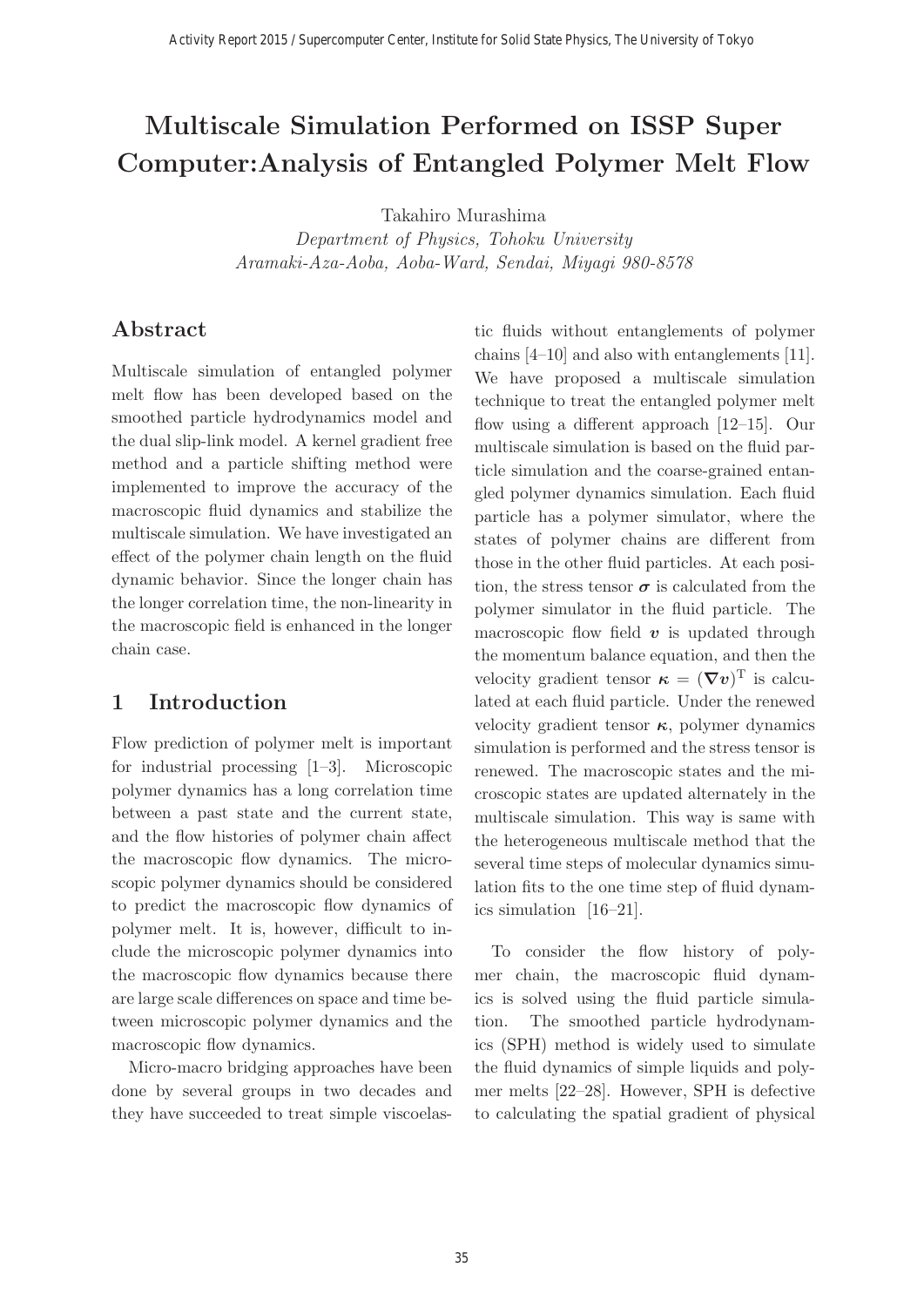variables near wall boundaries and surfaces. To correct the gradient of field variables in SPH, a corrective SPH method [29,30], a modified SPH (MSPH) method [31], and a finite particle method (FPM) [32] have been developed. These methods have succeeded in calculating the gradient of field variables more accurate than the original SPH method. Very recently, a kernel gradient free (KGF) method has been developed [33]. This new method does not need to calculate in literally the kernel gradient. KGF improves the gradient of field variables and KGF is more stable than MSPH and FPM. Since the spatial homogeneity of fluid particles affects the accuracy of fluid particle simulation, we use a particle shifting method (PSM) [34] to correct and distribute the fluid particles equally at every time steps. KGF and PSM improves the accuracy of the multiscale simulation.

The correlation time of entangled polymer chains with length  $\ell$  is proportional to  $\ell^{3.5}$ and is larger than of the order of milliseconds. Such a long time scale is not accessible with the conventional coarse-grained molecular dynamics simulation, so called Kremer-Grest model [35]. Based on the reptation theory with the some extensions [36–39], several entangled polymer dynamics simulators have been developed [40–47]. In our multiscale simulation, we use the dual slip-link model [44]. The merit to use the dual slip-link model is that the model can predict the rheological properties of the standard polymer chains, such as polyethylene and polystyrene, the algorithm is simple to simulate the entangled polymer dynamics, and the model does not require much computation time.

We investigate the effect of the polymer chain length to the macroscopic field. In the next section, we review the procedure of the multiscale simulation, the kernel gradient free method, the particle shifting method, and the dual slip-link model. Then, we discuss on the flow dynamics around a obstacle. This problem is same with the previous works [13, 15]. We discuss the effect of the polymer chain length difference using the revised multiscale simulation method.

# **2 Multiscale Simulation**

The multiscale simulation is based on the fluid particle simulation and the polymer dynamics simulation. Polymer melt flow is described with the dynamics of fluid particle according to the following equations.

$$
\frac{\mathrm{d}x}{\mathrm{d}t} = \boldsymbol{v},\tag{1}
$$

$$
\rho \frac{\mathrm{d} \boldsymbol{v}}{\mathrm{d} t} = \boldsymbol{\nabla} \cdot \boldsymbol{\sigma} + \rho \boldsymbol{g},\tag{2}
$$

where  $x$  is the position,  $v$  is the velocity,  $\rho$  is the density,  $\sigma$  is the stress tensor, and *g* is the external force. The density  $\rho(x)$  is obtained using the kernel function  $W(|x'-x|, h)$  to in-<br>terms late the position  $x$  and the position  $x$ terpolate the particle *x* and the neighboring particles  $x'$ ,

$$
\rho(\boldsymbol{x}) = \int \mathrm{d}\boldsymbol{x}' m W(|\boldsymbol{x}' - \boldsymbol{x}|, h), \qquad (3)
$$

where  $m$  is the mass of fluid particle. We use the following kernel function,

$$
W(r,h) = \begin{cases} \frac{A_d}{(h\sqrt{\pi})^d} \left[ e^{-r^2/h^2} - e^{-4} \right], & r \le 2h, \\ 0, & r > 2h, \\ 4) \end{cases}
$$

where  $d$  is the dimension of the system, and the normalization coefficient  $A_d$  is calculated from  $\int d\mathbf{r} W(|\mathbf{r}|, h) = 1$ , and found to be  $A_1 =$ 1.04823,  $A_2 = 1.10081$  and  $A_3 = 1.18516$ . The half value of width of kernel function  $h$  is set to 1.5 $\delta_0$  where  $\delta_0$  is the initial distance between fluid particles. The stress tensor  $\sigma$  consists of the hydrostatic pressure term, the viscous stress term, and the polymeric stress term:

$$
\boldsymbol{\sigma} = -p\boldsymbol{I} + \boldsymbol{\sigma}_{\rm s} + \boldsymbol{\sigma}_{\rm p}.
$$
 (5)

The hydrostatic pressure  $p$  is determined from the density deviation:

$$
p - p_0 = C^2(\rho - \rho_0),
$$
 (6)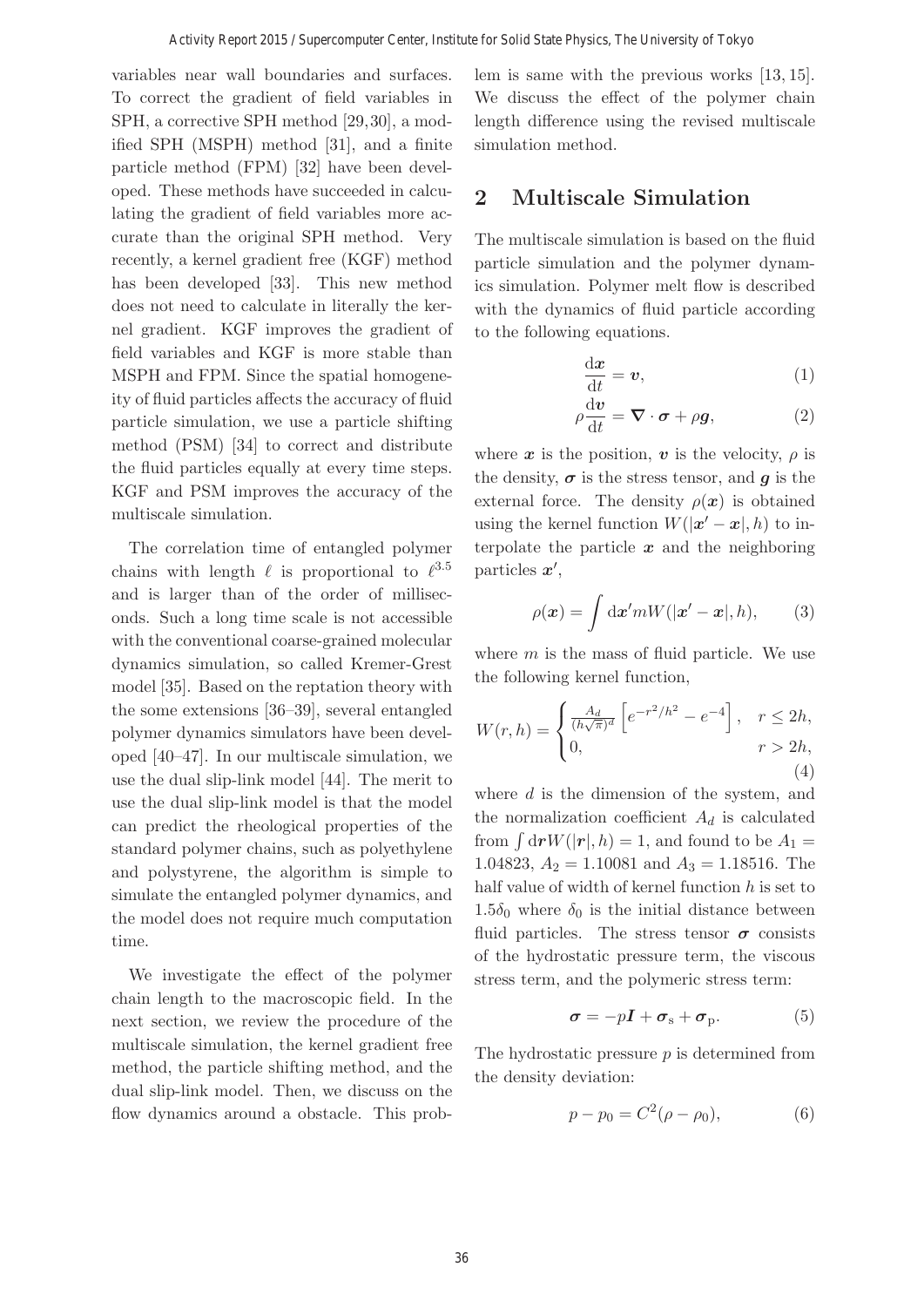where C is the sound velocity,  $p_0$  and  $\rho_0$  are the reference pressure and density, respectively. The viscous stress coming from the molecular vibration ignored in the coarse grained polymer dynamics simulation is assumed to  $\sigma_s = \eta_s \{ (\nabla v)^{\mathrm{T}} + \nabla v \}$  where  $\eta_s$  the viscous constant. The polymeric stress  $\sigma_p$  is obtained from the coarse grained polymer dynamics simulation. The polymeric stress  $\sigma_{\rm p}$ depends on the polymer chain conformation in the fluid particle.

#### **2.1 Kernel Gradient Free Method**

The original SPH method uses the following approximation for calculating the gradient of field variable:

$$
\langle \nabla f(\mathbf{x}) \rangle = \int \mathrm{d}\mathbf{x}' (\nabla_{\mathbf{x}'} f(\mathbf{x}')) W \qquad (7)
$$

$$
= \int \mathrm{d}\mathbf{S} f(\mathbf{x}') W - \int \mathrm{d}\mathbf{x}' f(\mathbf{x}') \nabla_{\mathbf{x}'} W \qquad (8)
$$

$$
\simeq \int \mathrm{d}\mathbf{x}' f(\mathbf{x}') \nabla_{\mathbf{x}} W,\tag{9}
$$

where  $W = W(|x'-x|, h)$  is the kernel func-<br>tion internalistic fluid positions. From an (7) tion interpolating fluid particles. From eq. (7) to eq. (9), we use the partial integral and the change of variables. The surface integral in eq. (8) is assumed to be zero because the kernel function is zero at the kernel boundary. When the fluid particles exist near the boundaries, e.g. the wall boundary or the free surface boundary, this assumption fails since the kernel boundary does not correspond to the boundary of integral. When the surface integral is not equal to zero, the original SPH method can not calculate the gradient of field variables accurately.

The kernel gradient free (KGF) method has succeeded in calculating the gradient of field variable accurately when the surface integral is not equal to zero. The KGF method is based on the Taylor expansion of field variable:

$$
f(\mathbf{x}') = f(\mathbf{x}) + \mathbf{r} \cdot \nabla f(\mathbf{x}) + \frac{1}{2} \mathbf{r} \mathbf{r} : \nabla \nabla f(\mathbf{x}) + O(|\mathbf{r}|^3),
$$
\n(10)

where  $\mathbf{r} = \mathbf{x}' - \mathbf{x}$ . Multiplying  $W(|\mathbf{r}|, h)$  to eq. (10) and integrating over  $x'$ , we get

$$
\int dx' f(x')W = f(x) \int dx'W
$$

$$
+ \nabla f(x) \cdot \int dx' rW
$$

$$
+ \frac{1}{2} \nabla \nabla f(x) : \int dx' r rW.
$$
(11)

Substituting W to  $rW$  and  $rrW$  in eq. (11), we get

$$
\int dx' f(x') rW = f(x) \int dx' rW
$$

$$
+ \nabla f(x) \cdot \int dx' r rW
$$

$$
+ \frac{1}{2} \nabla \nabla f(x) : \int dx' r rW,
$$
(12)

and

$$
\int d\mathbf{x}' f(\mathbf{x}') r r W = f(\mathbf{x}) \int d\mathbf{x}' r r W \n+ \nabla f(\mathbf{x}) \cdot \int d\mathbf{x}' r r r W \n+ \frac{1}{2} \nabla \nabla f(\mathbf{x}) : \int d\mathbf{x}' r r r r W.
$$
\n(13)

The eqs.  $(11)$  -  $(13)$  can be summarized to matrix equation  $\mathbf{A} \cdot \mathbf{X} = \mathbf{B}$ ;

$$
A = \begin{pmatrix} \langle 1 \rangle & \langle r \rangle & \langle rr \rangle \\ \langle r \rangle & \langle rr \rangle & \langle rrr \rangle \\ \langle rr \rangle & \langle rrr \rangle & \langle rrrr \rangle \end{pmatrix}, \qquad (14)
$$

$$
\mathbf{X} = \begin{pmatrix} f \\ \nabla f \\ \frac{1}{2} \nabla \nabla f \end{pmatrix},\tag{15}
$$

$$
\boldsymbol{B} = \begin{pmatrix} \langle f \rangle \\ \langle \boldsymbol{r} f \rangle \\ \langle \boldsymbol{r} \boldsymbol{r} f \rangle \end{pmatrix}, \tag{16}
$$

where  $\langle O \rangle = \int d\mathbf{x}' O(\mathbf{x}') W$ . We can solve the matrix equation  $\mathbf{A} \cdot \mathbf{X} = \mathbf{B}$  using LU decomposition and obtain  $\nabla f$  not  $\langle \nabla f \rangle$ . Note that the kernel gradient *∇*W does not appear in eqs.  $(14)$  -  $(16)$ . That is why this method is called as the kernel gradient free method.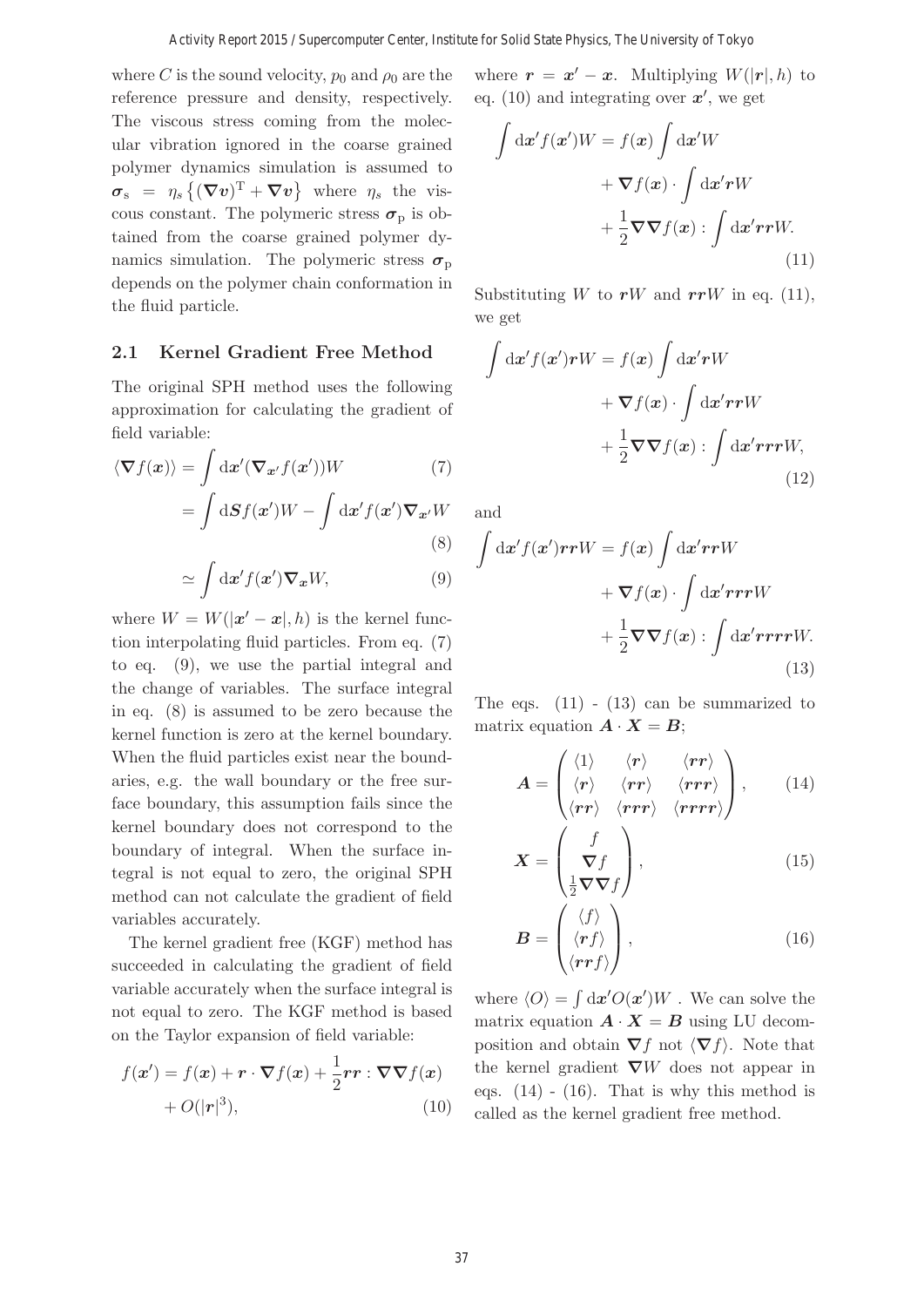In the simulation,  $\langle O \rangle$  is computed using the following discrete form.

$$
\langle O(\boldsymbol{x}_i) \rangle = \sum_{j \in \Omega_i} \frac{m_j}{\rho_j} O(\boldsymbol{x}_j) W(|\boldsymbol{x}_{ij}|, h), \quad (17)
$$

$$
\rho_i = \rho(\boldsymbol{x}_i)
$$

$$
= \sum_{j \in \Omega_i} m_j W(|\boldsymbol{x}_{ij}|, h), \quad (18)
$$

where  $\Omega_i$  represents the cutoff region with the radius 2h from the *i*-th particle  $x_i$ , and  $x_{ij}$  =  $\boldsymbol{x}_j - \boldsymbol{x}_i$ .

#### **2.2 Particle Shifting Method**

When the fluid particles get closer, tensile instability occurs, where the particles make a string like structure and these strings repel each other [48]. The tensile instability affects the simulation results and should be suppressed. The pressure between the fluid particles does not disturb the tensile instability because the force acting on the fluid particles is the pressure gradient and the pressure gradient is zero between these close fluid particles. We need an extra trick to correct the particle positions to distribute uniformly.

The particle shifting method is one of the choices to suppress the tensile instability. The following direction vector *n* represents the direction of the nonuniform distribution of the fluid particles around *x*.

$$
n(x) = \int \mathrm{d}x' \hat{r} W,\tag{19}
$$

$$
\widehat{\mathbf{r}} = \frac{\mathbf{r}}{|\mathbf{r}|}.\tag{20}
$$

When we shift the particle at *x* to the direction *n*, the particle distribution closes to uniform one. Using the direction vector  $n$ , we define the shift vector  $\Delta x$ :

$$
\Delta x = \epsilon \delta_0 n, \tag{21}
$$

where  $\epsilon$  is the shift parameter. After the position and velocity of fluid particle is updated from  $(x_{old}, v_{old})$  to  $(x^*, v^*)$ , according to (1) and (2), respectively, we apply the particle shifting method:

$$
x_{\text{new}} = x^* + \Delta x, \tag{22}
$$

$$
v_{\text{new}} = v^* + \Delta x \cdot \nabla v. \tag{23}
$$

Eq. (23) is obtained from the Taylor expansion of  $v(x + \Delta x)$  around *x*. When  $\epsilon$  is less<br>than 0.001, the tensile instability appears. On than 0.001, the tensile instability appears. On the other hand, when  $\epsilon$  is larger than 0.1, the fluid particles make a crystalline structure and the dynamics of fluid particles shows stick-slip motion. The shift parameter  $\epsilon$  should be set between 0.001 to 0.1.

#### **2.3 Polymer Dynamics Simulation**

The dynamics of entangled polymer chains is handled with the dual slip-link model. The dual slip-link model is placed on each fluid element and undergoes flow history that is nonuniform flow changing at each position and time.

In the dual slip-link model, the number of entanglements on a polymer chain in equilibrium state is proportional to the polymer chain length. The polymer chain with length L is separated to Z sub-vectors  $r_i$ ,  $(i = 1, \dots, Z)$ with unit length a representing the constraint tube between two entanglement points, or sliplinks, and two free end segments  $s_1$  and  $s_2$ :  $L = s_1 + s_2 + \sum_{i=1}^{Z} |\mathbf{r}_i|$ . Each slip-link has a pair of slip-link on the other polymer chain. The entangled polymer chain can move along the constraint tube.

When a shear flow applied to a chain, the tube segments are affinely deformed:

$$
\frac{\mathrm{d} \mathbf{r}_i}{\mathrm{d} t} = \boldsymbol{\kappa} \cdot \mathbf{r}_i,\tag{24}
$$

$$
\boldsymbol{\kappa} = (\boldsymbol{\nabla} \boldsymbol{v})^{\mathrm{T}}, \tag{25}
$$

where  $\kappa$  is obtained from the macroscopic fluid dynamics simulation. The length of polymer chain is assumed to follow the differential equa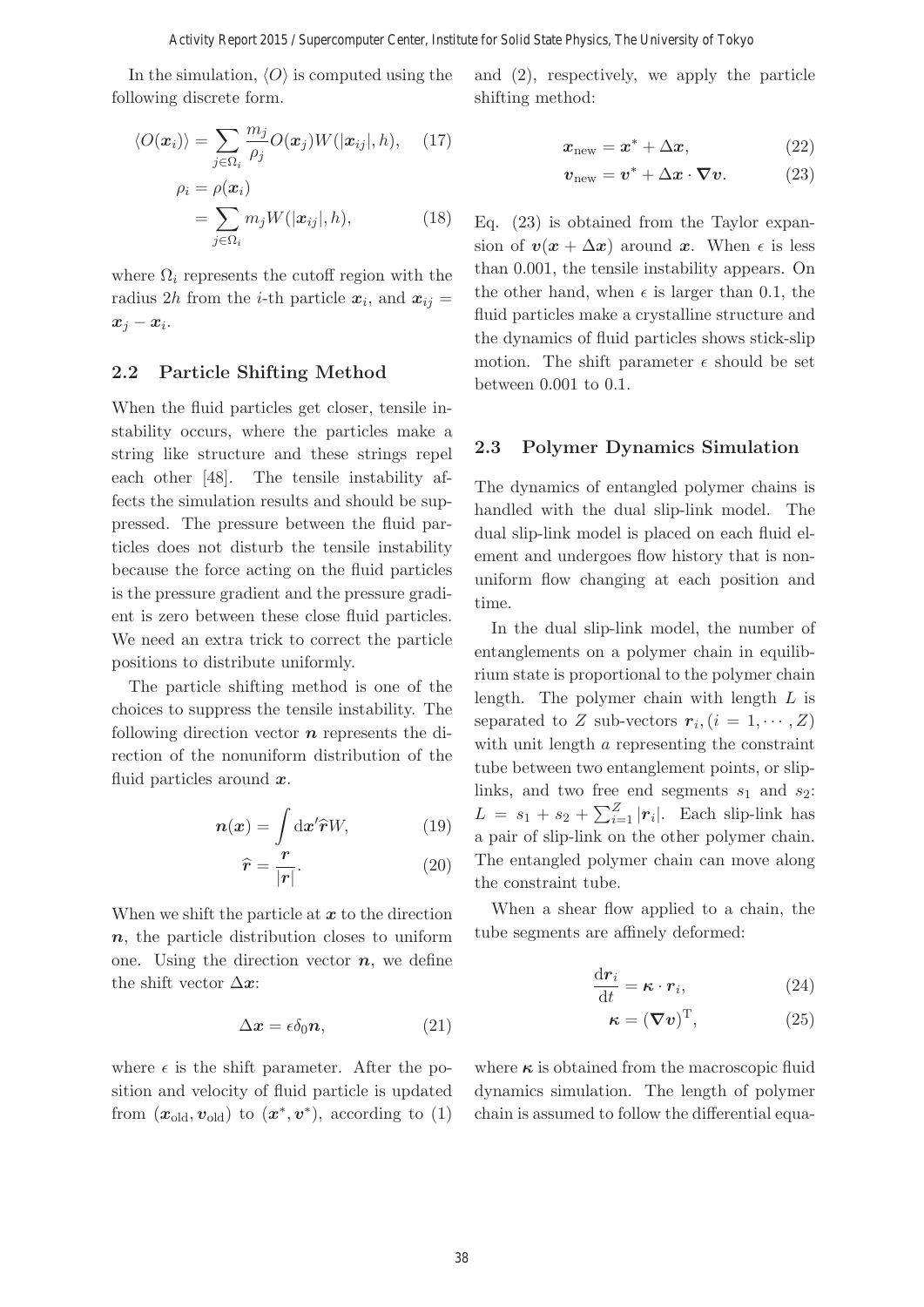tion with Gaussian white noise  $g_1(t)$ :

$$
\frac{dL}{dt} = -\frac{1}{\tau_{\rm R}}(L - L_0)
$$

$$
+ g_1(t) + \left(\frac{dL}{dt}\right)_{\text{affine}}, \qquad (26)
$$

$$
\tau_{\rm R} = \tau_0 Z^2, \qquad (27)
$$

$$
T_{\rm R} = \tau_0 Z \tag{27}
$$
  

$$
L_0 = Z_0 a^2, \tag{28}
$$

where  $\tau_R$  is the Rouse relaxation time corresponding to the relaxation time of nonentangled polymer chain,  $\tau_0$  is the unit time of the slip-link model,  $L_0$  is the equilibrium length.  $\left(\frac{dL}{dt}\right)_{\text{affine}}$  represents the difference of chain length between before and after affine deformation in eq. (24). The thermal fluctuation of polymer chain causes the center of mass motion along the tube segments. This is called as reptation. The reptation is achieved through updating the free end segments with Gaussian white nose  $g_2(t)$ :

$$
\frac{\mathrm{d}s_1}{\mathrm{d}t} = \frac{1}{2} \left( \frac{\mathrm{d}L}{\mathrm{d}t} \right) + D_{\mathrm{R}}g_2(t),\tag{29}
$$

$$
\frac{\mathrm{d}s_2}{\mathrm{d}t} = \frac{1}{2} \left( \frac{\mathrm{d}L}{\mathrm{d}t} \right) - D_{\mathrm{R}}g_2(t),\tag{30}
$$

where the first term represents the contribution from the chain difference from eq. (26) and the second term represents the reptation motion.  $D_{\rm R} = \sqrt{2a^2/3\pi^2\tau_{\rm e}Z}$  is the diffusion constant of Rouse chain. Note that

$$
\langle g_i(t) \rangle = 0,\tag{31}
$$

$$
\langle g_i(t)g_j(t')\rangle = \delta(t-t')\delta_{ij}.
$$
 (32)

When  $s_1$  or  $s_2$  is less than 0, the end of entanglement point and the pair of it disappear. On the other hand, when  $s_1$  or  $s_2$  is larger than a, the new entanglement point is created on the free end segment and the pair on the other polymer chain, selected randomly, are created. The stress tensor  $\sigma_p$  is obtained from the dyadic of the tension of polymer chain and the direction of the tube segment averaging over the all chains in the fluid particle:

$$
\boldsymbol{\sigma}_{\mathrm{p}} = G_0 \langle \sum_{i=1}^{Z} \frac{\boldsymbol{r}_i \boldsymbol{r}_i}{a |\boldsymbol{r}_i|} \rangle, \tag{33}
$$

where  $G_0 = (15/4)k_BT/V$  is the unit shear modulus,  $k_B$  is the Boltzmann constant, T is the temperature, V is the unit volume.

#### **2.4 Simulation Conditions**

We consider 2-dimensional polymer melt flow around an cylindrical obstacle as same as the previous works [13, 15]. The cylinder with the radius  $R$  is made of particles fixed on the space. To disturb penetration of the fluid particles into the inside of the cylinder, the spaces between wall particles are smaller than  $\delta_0$ . Since the density of the wall particles is higher than the bulk fluid, fluid particles are difficult to penetrate into the cylinder. At initial condition, fluid particles are placed at regular intervals with space  $\delta_0$  and polymer chains in the fluid particles are equilibrium states.

We impose the periodic boundary condition to the macroscopic system. The mass center of polymer chains in the microscopic system corresponds to the position of the macroscopic fluid particle. Since the polymer chains in the dual slip-link model are in the virtual space, we can ignore the diffusion of polymer chains between fluid particles.

We can obtain the zero-shear viscosity of dual slip-link model from the Green-Kubo formula.

$$
\eta_{\rm p} = G_0^{-1} \int_0^\infty dt \langle \sigma(t+\tau)\sigma(\tau) \rangle_\tau. \qquad (34)
$$

In the multiscale simulation, the zero-shear viscosity is modified to include the dissipation from the molecular vibration less than the tube:

$$
\eta = \eta_{\rm p} + \eta_{\rm s}.\tag{35}
$$

 $\eta_s$  represents the viscosity coming from the dissipation. We choose  $\eta$  as a characteristic viscosity in the multiscale simulation.

The time units of macroscopic simulation and microscopic simulation are set to the same. The velocity gradient obtained from the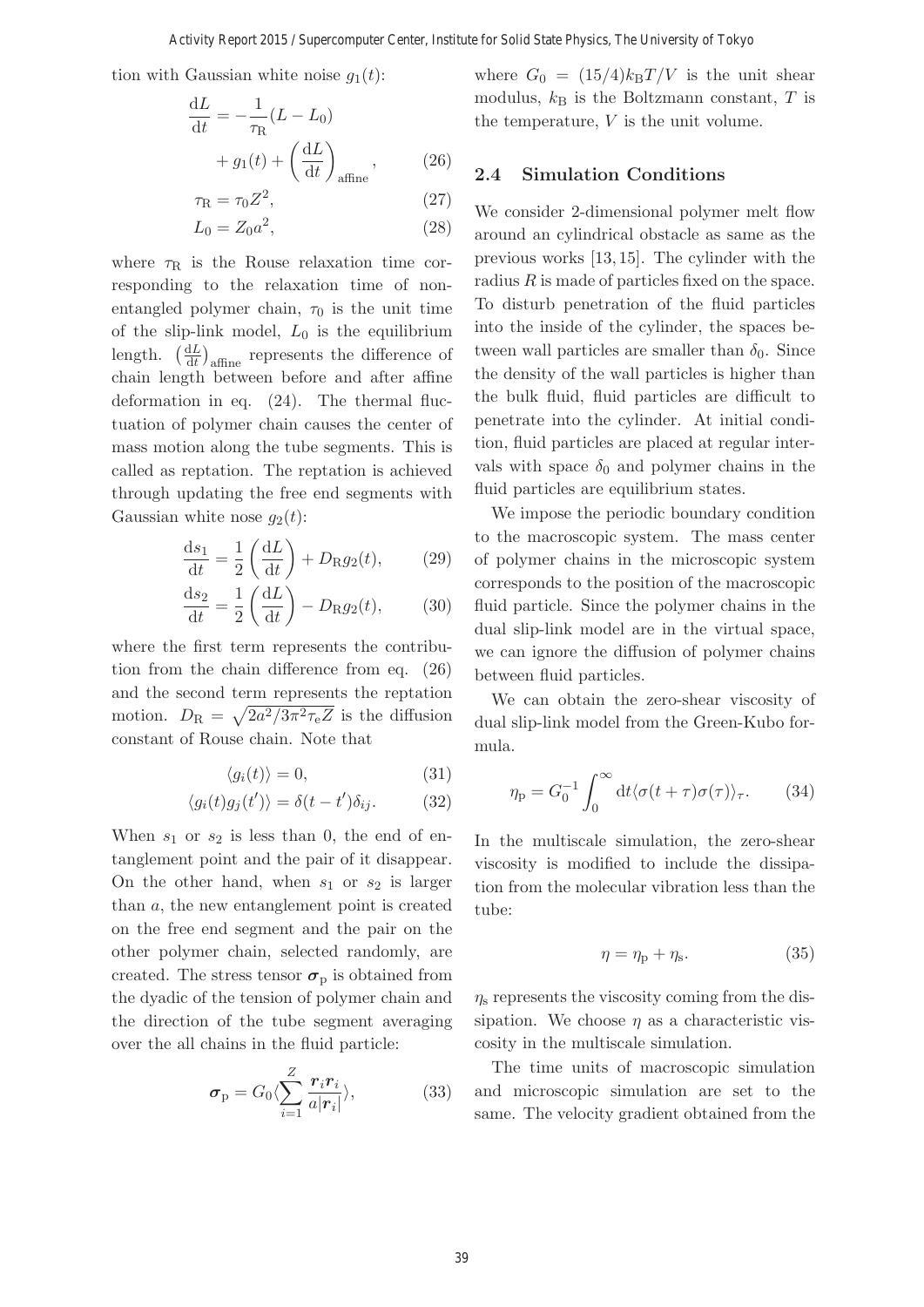macroscopic simulation is used to the microscopic simulation without any conversion factor. The stress unit of macroscopic simulation is normalized so that the characteristic viscosity  $\eta$  is equal to one.

Number of fluid particles in the system is 3,548 and each fluid particle has 1,000 polymer chains. Since the polymer simulators on each fluid particle are independent from the others, parallel computing is effective for the multiscale simulation. Using 3,456 cores on supercomputer systems at the SCC-ISSP for 24 hours, we can run the simulation sufficiently larger than the relaxation times of the short and long polymer chain melts.

We discuss the low Reynolds number flow where the flow around cylinder is expected to be symmetric. The Reynolds number is  $Re =$  $\rho U R / \eta$  where  $\rho$  is the density of fluid, U is the maximum velocity of the flow,  $R$  is the radius of the cylinder, and  $\eta$  is the characteristic viscosity. Polymer melt has the relaxation time  $\tau$ that the polymer chain stretch and orientation persist after cessation of applying the deformation. The polymer melt flow is characterized with the two dimensionless numbers, the Weissenberg number and the Deborah number. The Weissenberg number  $Wi = \tau \dot{\gamma}$  is the ratio of the viscous force and the elastic force. The Deborah number De =  $\tau/\tau_{0} = \tau U/R$  is defined as the ratio of the relaxation time  $\tau$ and the characteristic time scale of observation  $\tau_{o}$ . We expect that the shear viscosity  $\eta_{p}$  decreases when the Weissenberg number is larger than one, and the non-symmetric flow field is observed when the Deborah number is larger than one.

# **3 Nonlinear Flow Behavior**

We compare the results of a short polymer melt with  $Z = 10$  and a long polymer melt with  $Z =$ 20. The relaxation time of  $Z = 10$  is about 530 and that of  $Z = 20$  is about 6400, obtained from the correlation function of the end-to-end



Figure 1: Velocity fields of (a) short chain melt and (b) long chain melt at steady state.

vector of polymer chain. The relaxation time of the long polymer melt is  $2^{3.5}$  times larger than that of the short polymer melt. We use the normalized viscosity  $\eta$  and apply the same external force *g* to the fluid particles so that the Reynolds number is much less than one.

The velocity fields at steady state are summarized in Fig. 1. The Reynolds number is less than 0.1 in this condition. The maximum velocity of the long polymer melt is higher than that of the short polymer melt. We expect that the viscosity coming from the polymeric stress decreases in the long polymer melt because of the shear thinning phenomena.

The reason why the maximum velocity of the long chain melt is larger than that of the short chain melt will be found from comparing the stress tensors. Since each component of the stress tensor is not rotationally invariant, we obtain the eigen values and vectors of the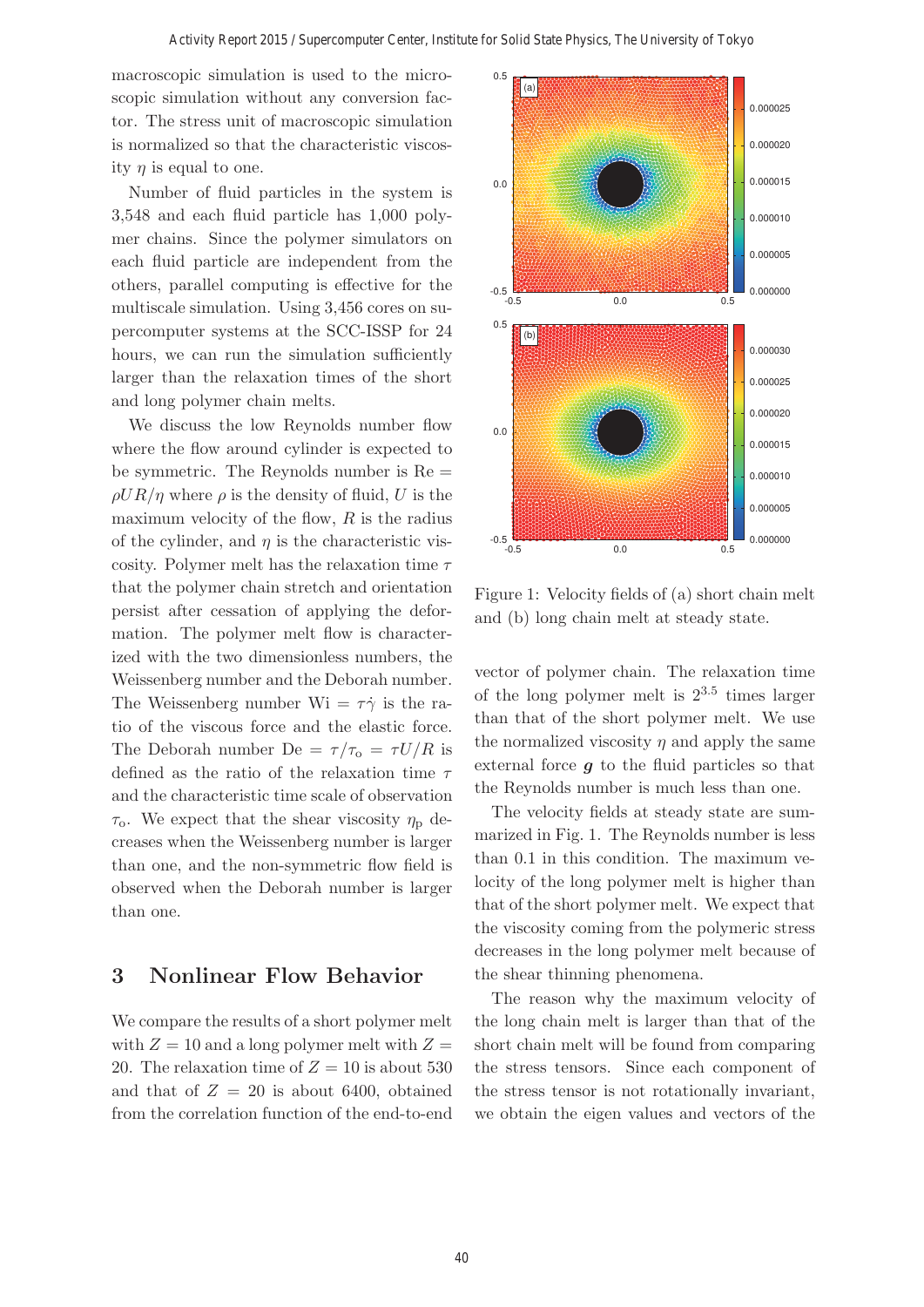stress tensor, and compare them.

The largest eigen value and vector of the stress tensor are shown in Fig. 2 and Fig. 3, respectively. The eigen value field is almost symmetric among the upstream and downstream in the short polymer melt, while that is clearly not symmetric in the long polymer melt.

The asymmetry of the eigen value field is coming from the Deborah number. The Deborah number is higher than one in the long polymer melt and is less than one in the short polymer melt. The eigen vectors both in the short and long polymer melts are aligned to the same direction in the vicinity of the cylinder where the Weissenberg number is larger than one. In the short polymer melt, however, the orientation is random away from the cylinder where the Weissenberg number is less than one. Polymers are extended and aligned in the long polymer melt rather than the short polymer melt, resulting in the shear thinning phenomena.

### **4 Summary**

We have reviewed the multiscale simulation that is composed of the fluid particle simulation and the polymer dynamics simulation. The fluid particle simulation has been solved using the kernel gradient free method and the particle shifting method. These two methods stabilize the fluid particle simulation. The dual slip-link model has been used as the polymer dynamics simulation in the multiscale simulation. This model has a full chain picture and can treat the entanglement between the polymer chains. We have shown a flow around a cylinder in cases of the short and long polymer melts. The long polymer melt has shown the shear thinning phenomena while the short polymer melt has not. The asymmetric fields of the largest eigen value and the corresponding eigen vector of the stress tensor have suggested the polymer chain stretch and orientation around the obstacle. Especially in the



Figure 2: The largest eigen values of the stress tensor of (a) short chain melt and (b) long chain melt at steady state.

long polymer chain melt, the asymmetry is clear because the relaxation time or the correlation time of the long polymer chain melt is 23.<sup>5</sup> times longer than that of the short polymer chain melt.

To decrease the noise, the number of polymer chains in the polymer dynamics simulation should be increased from the point of view of the central limit theorem in probability theory. We have developed the ensemble average method using several replica simulation boxes for a fluid particle to obtain the stress tensor averaging over the replica [49]. This method needs 10 to 100 times larger super computer than that we used here and has been only applied to one dimensional problem. We will apply the noise reduction technique to the multiscale simulation of two or three dimensional problem in the future using a super computer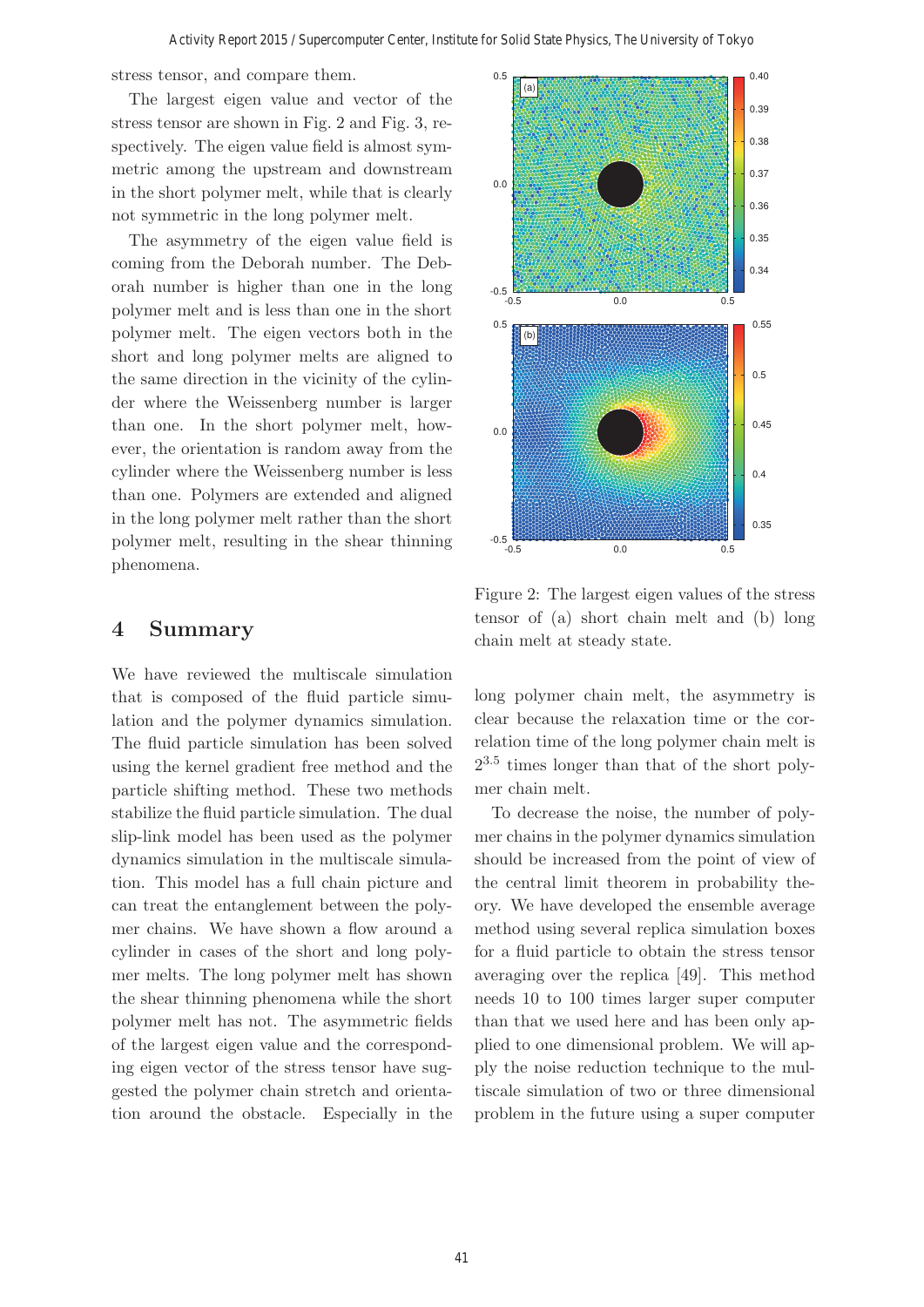

Figure 3: The eigen vectors (corresponding to Fig. 2) of the stress tensor of (a) short chain melt and (b) long chain melt at steady state.

with more than  $1,000,000$  cores.

# **Acknowledgment**

This work was supported by JSPS KAKENHI Grant Number 15K17733. The computation in this work was done using the facilities of the Supercomputer Center, Institute for Solid State Physics, University of Tokyo.

# **References**

- [1] C. W. Macosko, "Rheology", Wiley-VCH, Inc. (1994).
- [2] R. G. Larson, "The Structure and Rheology of Complex Fluids", Oxford University Press (1999).
- [3] R. G. Owens and T. N. Phillips, "Computational Rheology", Imperial College Press (2002).
- [4] M. Laso and H. C. Ottinger, J. Non-Newtonian Fluid Mech., **47** (1993) 1.
- [5] H. K. Rasmussen and O. Hassager, J. Non-Newtonian Fluid Mech., **56** (1995) 65.
- [6] H. A. Hulsen et al., J. Non-Newtonian Fluid Mech., **70** (1997) 79.
- [7] P. Halin et al., J. Non-Newtonian Fluid Mech., **79** (1998) 387.
- [8] A. P. G. van Heel et al., J. Rheol., **43** (1999) 1239.
- [9] E. A. J. F. Peters et al., J. Rheol, **44** (2000) 811.
- [10] H. A. Hulsen et al., J. Non-Newtonian Fluid Mech., **98** (2001) 201.
- [11] C. C. Hua and J. D. Schieber, J. Rheol., **42** (1998) 477.
- [12] T. Murashima and T. Taniguchi, J. Polym. Sci. B, **48** (2010) 886.
- [13] T. Murashima and T. Taniguchi, Europhys. Lett., **96** (2011) 18002.
- [14] T. Murashima and T. Taniguchi, J. Phys. Soc. Jpn., **81** (2012) SA013.
- [15] T. Murashima et al., J. Phys. Soc. Jpn., **82** (2013) 012001.
- [16] W. Ren and W. E, J. Comp. Phys., **204** (2005) 1.
- [17] S. De et al., Phys. Rev. E, **81** (2010) 030801(R).
- [18] S. Yasuda and R. Yamamoto, Phys. Fluid., **20** (2008) 113101.
- [19] S. Yasuda and R. Yamamoto, Europhys. Lett., **86** (2009) 18002.